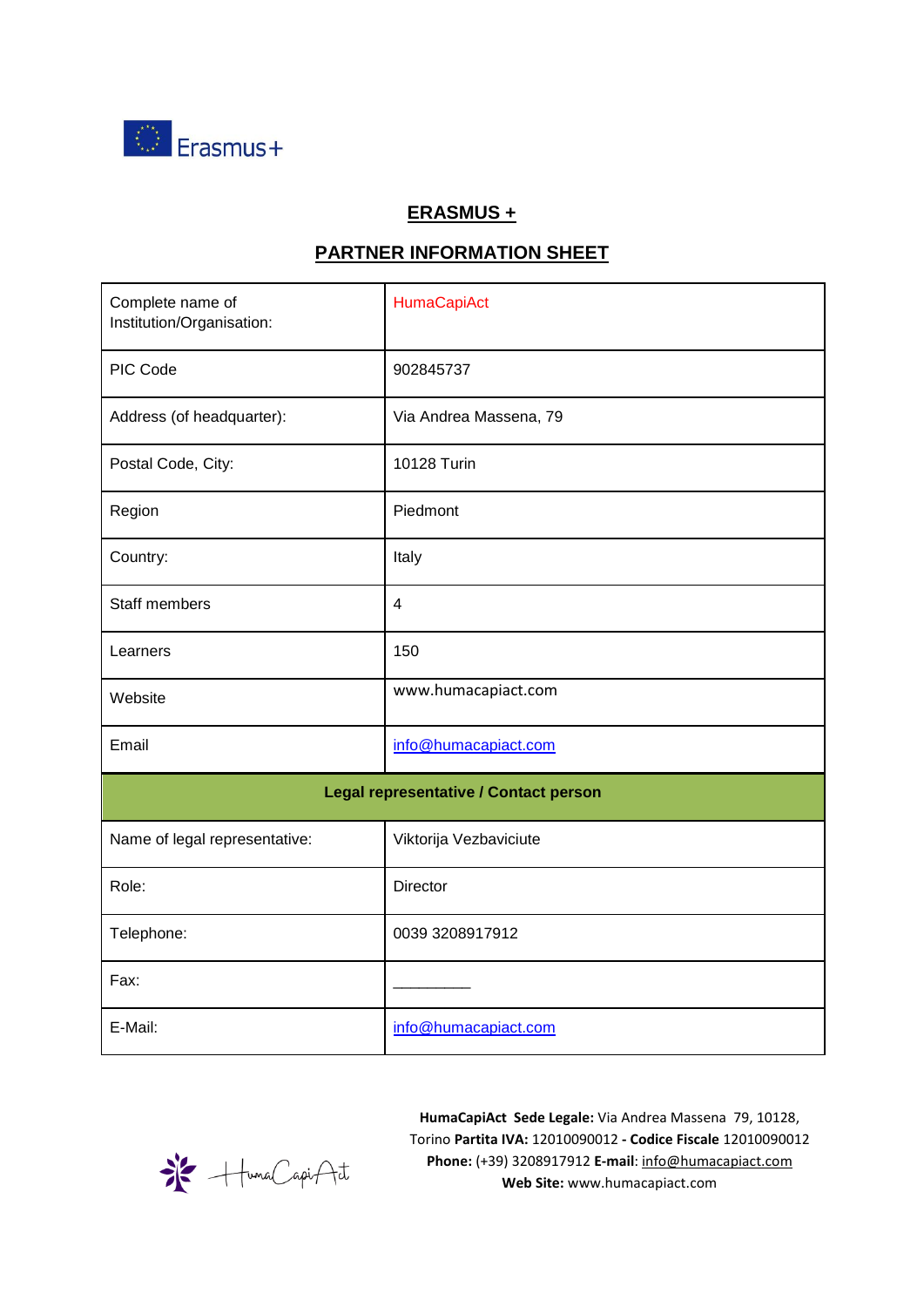| <b>Type Of Organisation</b>                                                                                              |                                                                                                                                                                                                                                                                                                                                                                                                                                                                                                                                                                                                                                                                                                                                                                                                                                                                                                                                                                                                                                                                                                                                                                                                                                                                                                                                                                                                                                                                                           |  |  |  |
|--------------------------------------------------------------------------------------------------------------------------|-------------------------------------------------------------------------------------------------------------------------------------------------------------------------------------------------------------------------------------------------------------------------------------------------------------------------------------------------------------------------------------------------------------------------------------------------------------------------------------------------------------------------------------------------------------------------------------------------------------------------------------------------------------------------------------------------------------------------------------------------------------------------------------------------------------------------------------------------------------------------------------------------------------------------------------------------------------------------------------------------------------------------------------------------------------------------------------------------------------------------------------------------------------------------------------------------------------------------------------------------------------------------------------------------------------------------------------------------------------------------------------------------------------------------------------------------------------------------------------------|--|--|--|
| Is the partner organisation a public or<br>private institution?                                                          | Private                                                                                                                                                                                                                                                                                                                                                                                                                                                                                                                                                                                                                                                                                                                                                                                                                                                                                                                                                                                                                                                                                                                                                                                                                                                                                                                                                                                                                                                                                   |  |  |  |
| Is the partner a non-profit or for profit<br>organisation ?                                                              | For profit                                                                                                                                                                                                                                                                                                                                                                                                                                                                                                                                                                                                                                                                                                                                                                                                                                                                                                                                                                                                                                                                                                                                                                                                                                                                                                                                                                                                                                                                                |  |  |  |
| <b>Description</b>                                                                                                       |                                                                                                                                                                                                                                                                                                                                                                                                                                                                                                                                                                                                                                                                                                                                                                                                                                                                                                                                                                                                                                                                                                                                                                                                                                                                                                                                                                                                                                                                                           |  |  |  |
| Please describe your organisation and<br>its activities                                                                  | HumaCapiAct srls is an Italian organization working in the<br>areas of education and training within European Union and<br>other international programmes. It is an international<br>organization that works in the field of innovation, education<br>and training within programs funded by the European Union.<br>It specializes in youth mobility actions and professional<br>through<br>Erasmus+<br>Programme<br>placement<br>and<br>it.<br>HumaCapiAct has organized internships for students from all<br>over Europe ensuring placement of high quality in many<br>areas: IT, logistics, international trade, tourism, catering,<br>accounting<br>and<br>administration,<br>marketing,<br>project<br>management, language courses, defense and environmental<br>resource management, social assistance, agriculture, food<br>education, architecture, accounting, graphics, logistics, etc.<br>HumaCapiAct also organizes training activities for VET and<br>other educational experts, and staff members during which<br>they can improve their professional skills. It organizes<br>meetings, visits, round table discussions in a wide range of<br>subjects, including thematic regarding the analysis and the<br>comparison between the different European educational<br>systems, schools' management, the international co-<br>operation among schools, the comparison and study of<br>innovative methodologies in education<br>training,<br>and<br>orientation and guidance. |  |  |  |
| What are the activities and<br>experiences of your institution in the<br>fields concerned by the<br>application/project? | HumaCapiAct has very experienced member staffs working<br>in EU funded projects: research and mobility projects.                                                                                                                                                                                                                                                                                                                                                                                                                                                                                                                                                                                                                                                                                                                                                                                                                                                                                                                                                                                                                                                                                                                                                                                                                                                                                                                                                                          |  |  |  |
|                                                                                                                          | Participating in numerous projects' activities based on VET<br>improvement and<br>development<br>education<br>helped<br>to<br>HumaCapiAct staff to gather significant experience in daily<br>project management and administration activities as well as<br>cross-cultural<br>analyses,<br>testing<br>products,<br>evaluation,<br>dissemination and exploitation.                                                                                                                                                                                                                                                                                                                                                                                                                                                                                                                                                                                                                                                                                                                                                                                                                                                                                                                                                                                                                                                                                                                         |  |  |  |
| Which skills and competencies have                                                                                       | HumaCapiAct has staff members who successfully worked                                                                                                                                                                                                                                                                                                                                                                                                                                                                                                                                                                                                                                                                                                                                                                                                                                                                                                                                                                                                                                                                                                                                                                                                                                                                                                                                                                                                                                     |  |  |  |

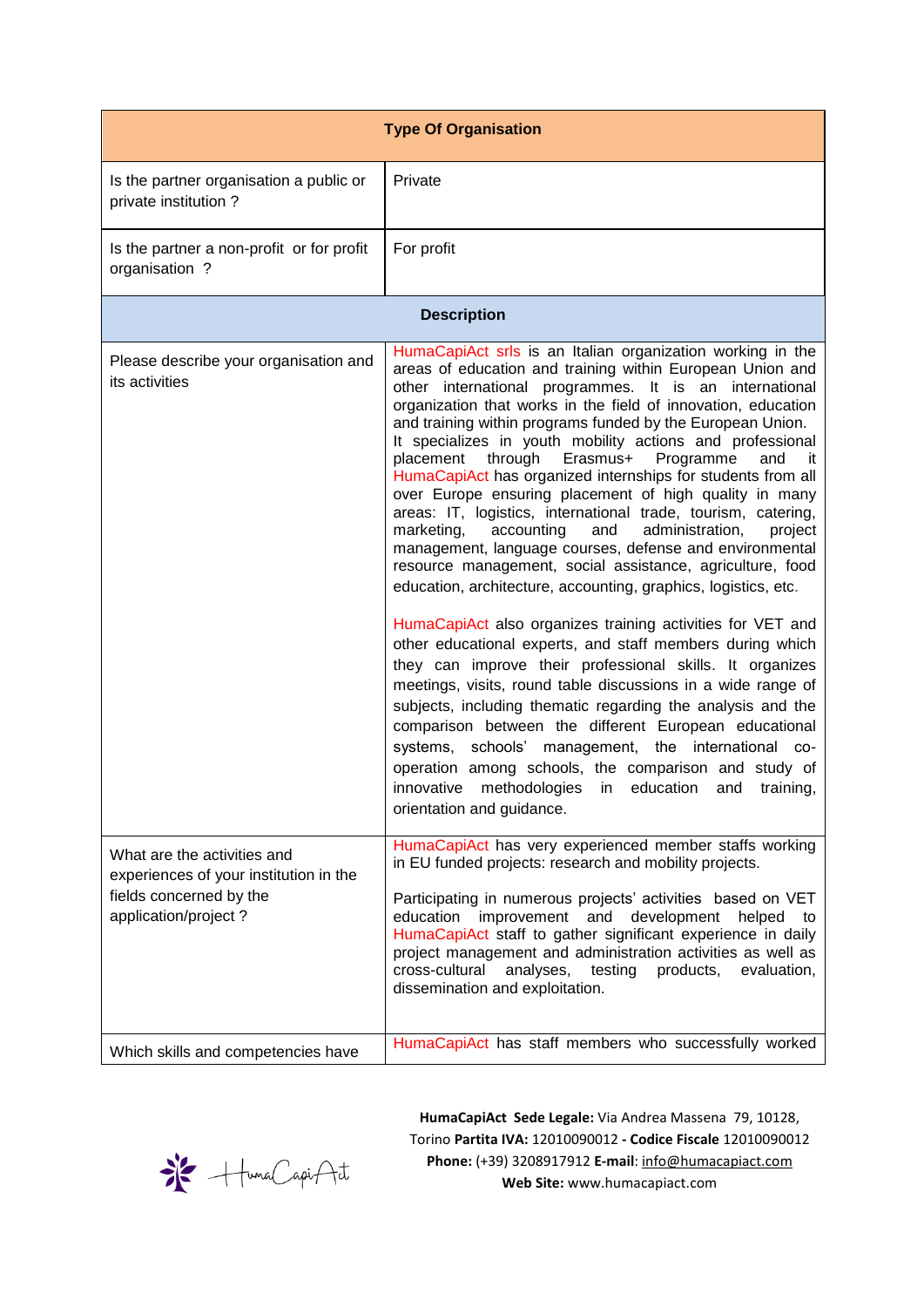| the persons involved in this<br>application/project? | for many years in different EU co-funded projects in order to<br>build and develop innovative training and during those years<br>we have constituted experienced team which includes project<br>managers, researchers, trainers, VET experts. Actually staff<br>of HumaCapiAct is composed by 4 members and 3 of them<br>have long-term experience working in mobility activities, EU<br>co-funded projects, and have developed abilities. |  |
|------------------------------------------------------|--------------------------------------------------------------------------------------------------------------------------------------------------------------------------------------------------------------------------------------------------------------------------------------------------------------------------------------------------------------------------------------------------------------------------------------------|--|
|                                                      | Key staff:                                                                                                                                                                                                                                                                                                                                                                                                                                 |  |
|                                                      | VIKTORIJA VEZBAVICIUTE: Expert in EU law and is<br>responsible for International Relations department, has<br>experience working as a trainer, participated in different<br>national and European project in relation with mentoring and<br>coaching as well as VET researcher, has experience working<br>with EU co-funded projects.                                                                                                      |  |
|                                                      | DAVIDE FABBRO: Has a long term experience as<br>Accounting manager and registered Auditor.                                                                                                                                                                                                                                                                                                                                                 |  |
|                                                      | PATRIZIA CAROLA: Expert of pedagogic, training, mentoring<br>and coaching. Has a long term experience as trainer and<br>researcher while working with various international, European<br>and national educational projects also with mentoring and<br>coaching.                                                                                                                                                                            |  |

| Implemented projects by ours people in past years                   |                               |                                                     |                                                                     |  |  |
|---------------------------------------------------------------------|-------------------------------|-----------------------------------------------------|---------------------------------------------------------------------|--|--|
| <b>EU Programme</b><br>Year                                         | <b>Implementation</b><br>Year | <b>Project Identification or</b><br><b>Contract</b> | <b>Applicant/Beneficiary</b><br><b>Name</b>                         |  |  |
|                                                                     |                               | <b>Number</b>                                       |                                                                     |  |  |
| $Erasmus + - KAI VET$<br>Learning Mobility of<br><b>Individuals</b> | 2018                          | 2016-003                                            | <b>NEXT Education</b><br>Copenhagen (Denmark)                       |  |  |
| $Erasmus + - KAI VET$<br>Learning Mobility of<br><b>Individuals</b> | 2018                          | 2017-1-BG01-KA102-036096                            | Atina Consulting Ltd<br>(Bulgaria)                                  |  |  |
| $Erasmus + - KAI VET$<br>Learning Mobility of<br><b>Individuals</b> | 2018                          | 2018-1-HU01-KA102-047439                            | Centrum Kiskunfélegyházi<br>Közgazdasági<br>Szakgimnázium (Hungary) |  |  |
| $Erasmus + - KAI VET$<br>Learning Mobility of<br>Individuals        | 2018                          | 2017-1-PT01-KA102-022405                            | Centro Europeo de Linguas                                           |  |  |